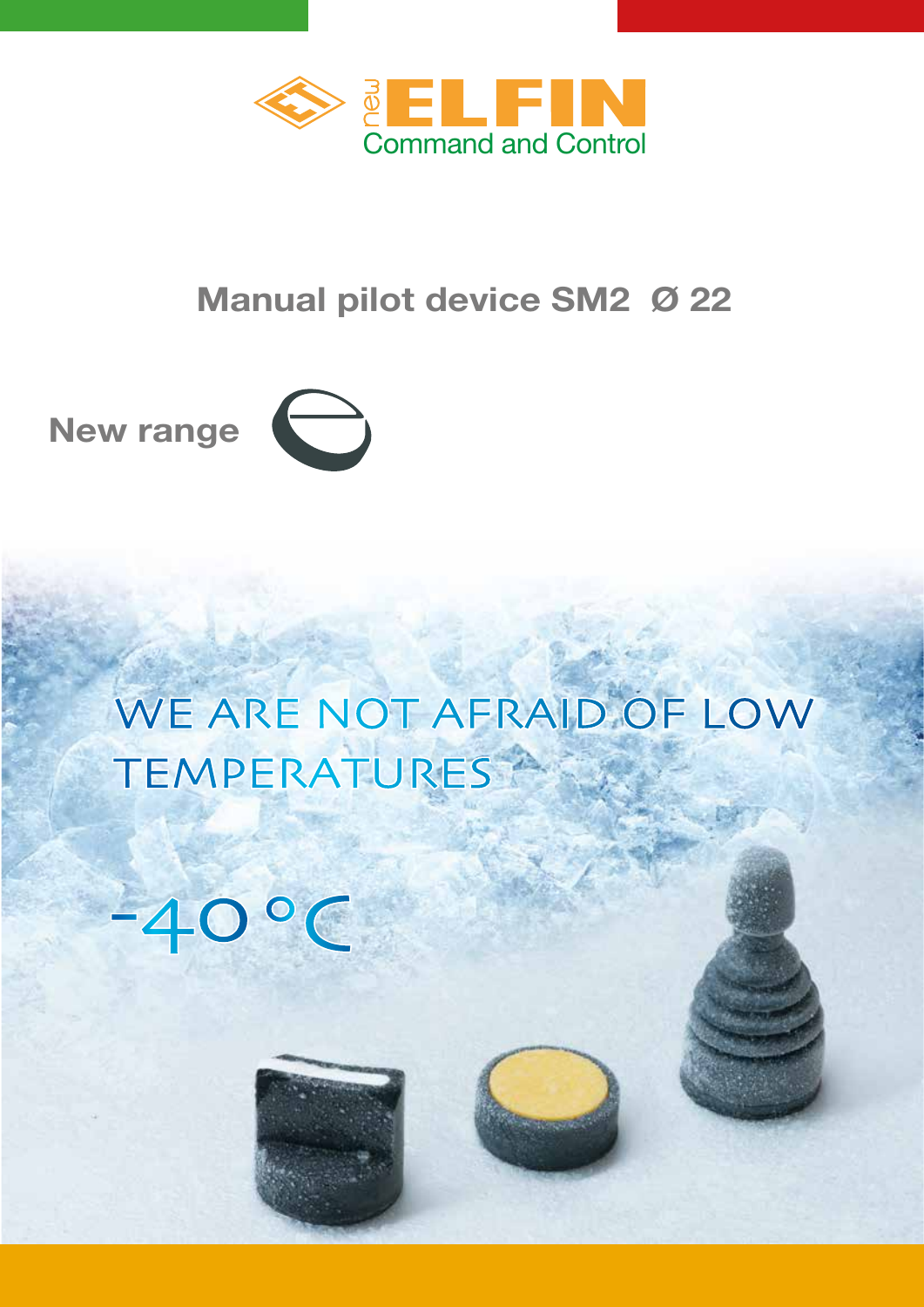

| (1) | <b>OPERATORS COLOURS</b> | (2)          | ILLUMINATED<br><b>OPERATORS COLOURS</b> |              | <b>CAM</b> | (4)       | <b>KNOB INDEX COLOURS</b> |    | <b>SELECTOR SW. RETURN</b> | (6)              | <b>KEY EXTRACTION</b> | (7)                      |      | <b>KEY CODE</b> |       | (8)         | <b>JOY STICK CAM</b> | (9)                      | <b>JOY STICK</b> |
|-----|--------------------------|--------------|-----------------------------------------|--------------|------------|-----------|---------------------------|----|----------------------------|------------------|-----------------------|--------------------------|------|-----------------|-------|-------------|----------------------|--------------------------|------------------|
|     | <b>BLACK</b>             | $\mathbf{R}$ | <b>RED</b>                              | A.           | 2P0S.      | N.        | <b>NORMAL</b>             | C  | <b>CENTRE</b>              |                  | 0 <sub>  </sub>       | $\overline{\phantom{a}}$ | 3095 | 33 <sub>o</sub> | 73033 | 2T          | 2POS.TEMP.           | $\overline{\phantom{0}}$ | RAL              |
|     | RED                      | $\mathbf{V}$ | GREEN                                   | $\mathbf{B}$ | 2P0S.      | R.        | RED                       | D  | <b>FROM RIGHT</b>          |                  |                       | 53                       | 3353 | 34              | 73034 | 2P          | 2 POS.PERM.          | <b>GR</b>                | RAL              |
|     | <b>GREEN</b>             | G            | <b>YELLOW</b>                           | C.           | 2P0S.      |           | GREEN                     | S. | <b>FROM LEFT</b>           |                  |                       | 01                       | 9901 |                 | 73037 | <b>1P1T</b> | 1 PERM. 1 TEMP.      |                          |                  |
| u.  | <b>YELLOW</b>            | <b>BL</b>    | <b>BLUE</b>                             | $\mathbf{0}$ | 3POS.      | G         | YELLOW                    |    |                            |                  |                       | $02\phantom{.0}$         | 9902 | 38              | 73038 | 4T          | 4 POS.TEMP.          |                          |                  |
| BL  | <b>BLUE</b>              | B            | <b>WHITE</b>                            |              | 3P0S.      | <b>BL</b> | <b>BLUE</b>               |    |                            | 10               |                       | 03                       | 9903 |                 | 73040 | 4P          | 4 POS. PERM.         |                          |                  |
| B   | <b>WHITE</b>             |              | <b>COLOURLESS</b>                       | $\Omega$     | 4POS.      |           |                           |    |                            | 12 <sup>12</sup> |                       | 04                       | 9904 |                 |       | <b>2P2T</b> | 2 PERM. 2 TEMP.      |                          |                  |
| GR  | <b>GREY</b>              | A            | ORANGE                                  | $\mathsf{U}$ | 4POS.      |           |                           |    |                            | 02               | $0$ II                | 05                       | 9905 |                 |       |             |                      |                          |                  |
|     | ORANGE                   |              |                                         |              | 5P0S.      |           |                           |    |                            |                  |                       | 10 <sup>°</sup>          | 9910 |                 |       |             |                      |                          |                  |
|     |                          |              |                                         |              | 5P0S.      |           |                           |    |                            |                  |                       | 16                       | 9916 |                 |       |             |                      |                          |                  |
|     |                          |              |                                         |              |            |           |                           |    |                            |                  |                       | 19                       | 9919 |                 |       |             |                      |                          |                  |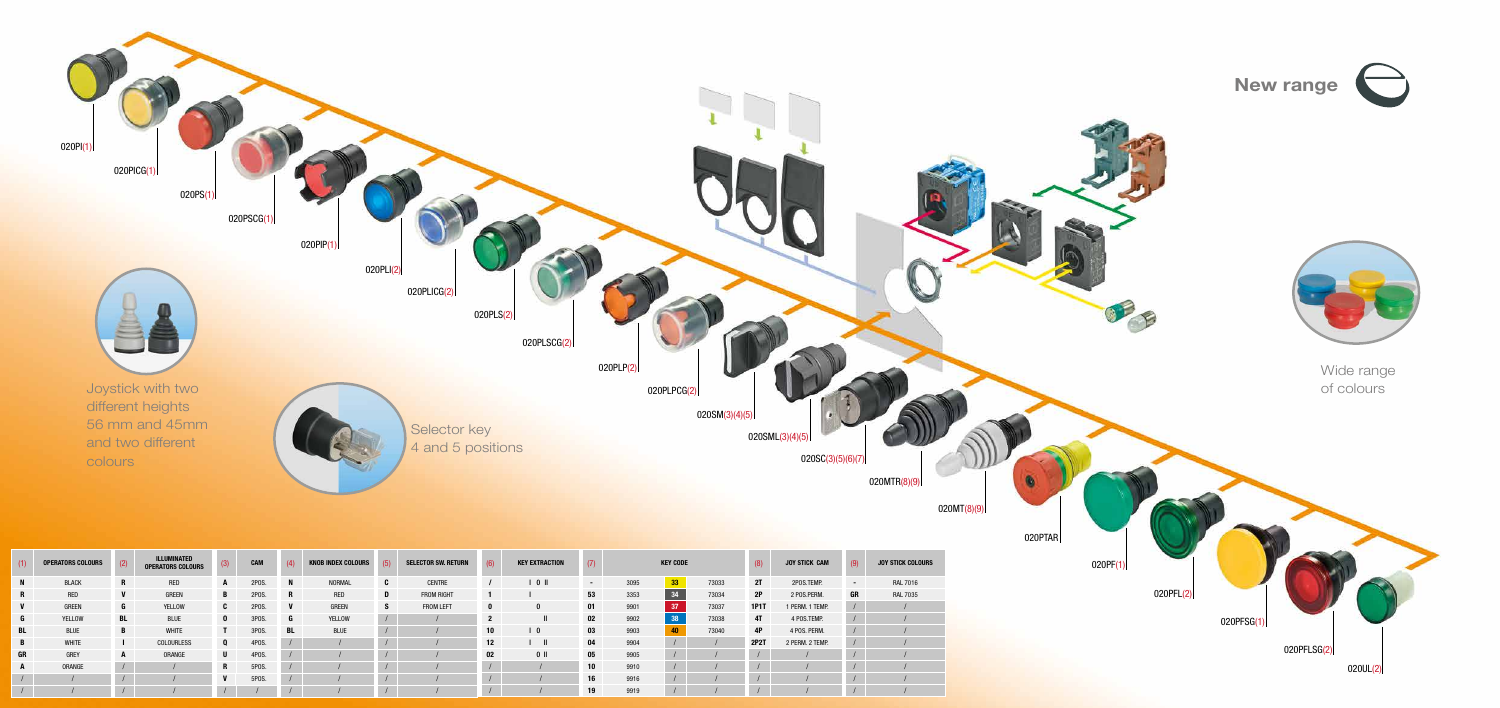#### *Technical specification*

#### *Compliance with standardS*

*APPROVALS Climatic protection Temperature limitS OPERATING positionS SHOCK RESISTANCE Vibration resistance altitude OF USE Protection DEGREE*

*Electrical protection TIGHTENING TORQUE TERMINAL SCREWS Activating FORCE Mechanical DURABILITY*

*Pollution DEGREE OperatiNG frequency FIXING dimensions cONTACT BLOCKS CONFIGU* 

*rated INSULATION voltage Insulation class Short circuit protection rated THERMAL CURRENT (Ith) ELECTRICAL PERFORMANCES*

*Electrical CATEGORY Electrical DURABILITY*

*Contact resistance TERMINALS protection TERMINALS*

*TERMINALS identification*

*Contact PERFORMANCES*

*CONTACTS TRAVEL AND SWITCHING POINTS*

*POSITIVE TRIPPING FORCE OPERATING SPEED BULB SOCKET*

*BULB DURABILITY*



| IEC 947-5-1, EN 60947 - 5 - 1, VDE 0660 PART 200, ASE 0119, ASE 1003, BS 4794,<br>CSA C22-2 N° 14, UL 508, NEMA, CENELEC EN 50007                                                                                |
|------------------------------------------------------------------------------------------------------------------------------------------------------------------------------------------------------------------|
| RINA, CSA, UL                                                                                                                                                                                                    |
| In normal functioning, T.C. all climates.                                                                                                                                                                        |
| Functioning $\geq$ - 35°C ÷ $\leq$ + 70°C - Storage $\geq$ - 40°C ÷ $\leq$ + 75°C                                                                                                                                |
| All positions $\leftarrow \rightarrow \uparrow \downarrow$                                                                                                                                                       |
| 11 ms duration with 50g, form 1/2 sinusoid in compliance with IEC 68 - 2 - 27                                                                                                                                    |
| 16 g. 40 ≥ ÷ 500 ≤ Hz in conformity with IEC 68 - 2 - 64                                                                                                                                                         |
| $\leq$ 3,000 mt.                                                                                                                                                                                                 |
| Normal, illuminated, lamp, selector switches IP 66 - rubber cap buttons and joisticks IP 68 according to IEC EN<br>60529 - IP69K according to DIN 40050                                                          |
| Class II double insulation in conformity with IEC 536.                                                                                                                                                           |
| Operator fixing ring $3 \div 3.5$ Nm - Terminal screws $1 \div 1.2$ Nm.                                                                                                                                          |
| Combined Phillips head Ph2 steel zinc plated screws / stainless steel screws (E10AU / E01AU) versions                                                                                                            |
| Switch with contact NO 5 N - Additional contacts: NO 1.0 N - NC 1.5 N                                                                                                                                            |
| Push buttons normal, illuminated 3 milion operations - Selector switches, joysticks 1 milion operations -<br>Emergency stop. Pb, illuminated selector sw., Push - push Pb 500.000 operations.                    |
| Class 3 according to DIN VDE 0110                                                                                                                                                                                |
| 1000 operation cycles/hour.                                                                                                                                                                                      |
| Panel with thickness $1\div 6$ mm - Holes in conformity with CEI EN 60947 - 5 - 1                                                                                                                                |
| Push buttons, Selector sw. n° 8 blocks max - Emergency stop Pb, joysticks n° 4 blocks max,<br>Illuminated selector sw. $n^{\circ}$ 2 blocks max.<br>$22,3^{+0.0}_{-0.00}$<br>$3.2_{-0}^{+02}$<br>0.88"<br>0.125" |
| $\overline{0.95}$                                                                                                                                                                                                |
| $rac{50}{1.97}$<br>690 V CA/CC                                                                                                                                                                                   |
| C Group in conformity with VDE 0110                                                                                                                                                                              |
|                                                                                                                                                                                                                  |

*Fuses DIAZED 10A operating class gL/gG shape D* II *second IEC 269-3-1 10A open space 25°C - 6A closed space 60°C. In conformity with IEC 947-5-1 cat AC15 cat DC13 Tension Ue V 24\* 48 60 110\* 220 380 400\* 500 600 Tension Ue V 24 48 60 110 220 Current Ie A 10 8 6 6 3 2 1,5 1,5 1,2 Current Ie A* 5 2,7 2 1,1 0,55

#### *In conformity with UL - CSA: A600 - P300 Alternated current 50 ÷ 60Hz cat AC15 Direct Current cat DC 13*







**≤** *25m*Ω *In conformity with IEC 255.7 category 3*

*IP2X in conformity with IEC EN 60529*

*Screw type terminal with retained clamp. Prepared (open). Combined head screw DIN 7962 - Z2 Closing capacity:* ≥ *1 x 0,5 mm2* , **≤** *2 x 2,5 mm2 - Faston tongue 6,5 mm - Solder foot 0,8 x 0,8 mm In conformity with DIN EN 50013 - 1ST number, assembling order of connection flange. 2ND number, element contact function, 1 - 2 NC, 3 - 4 NO*

*Slow action, sliding autocleaning, positive action, NC* ➔



*normal close normal open*

*15N normal push button. 40N mushroom push button*

*max 20 mm/s min 10mm/s*

*BA9s base for; incandescence, neon, multiled.*

*Recommended power: indicator light 2.6W - bulbs illuminated pushbuttons, selector 1.2W.*